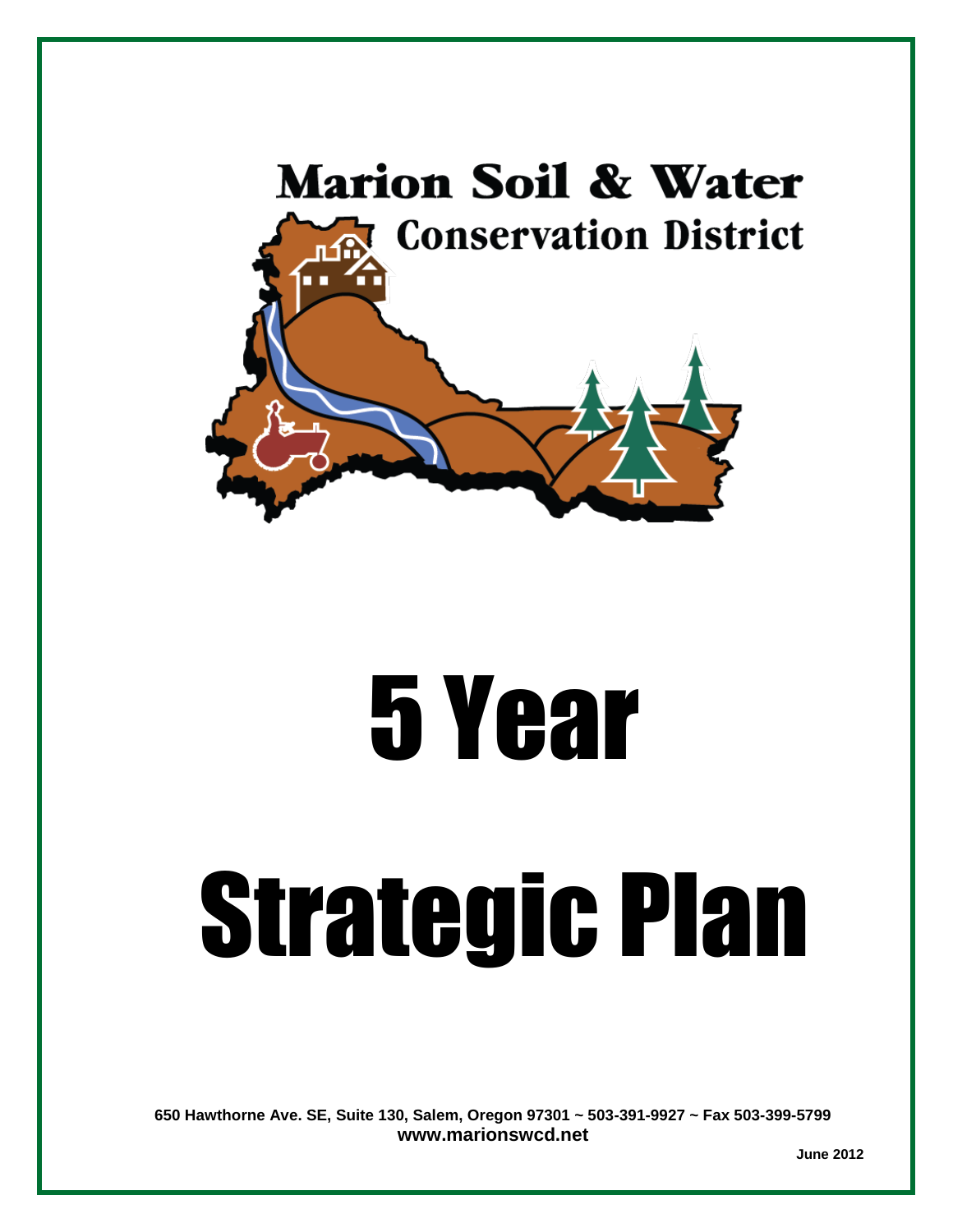This plan was adopted on June 6, 2012 by the Marion SWCD Board of Directors and shall be reviewed no later than 5 years from date of adoption.

Marion SWCD prohibits discrimination based on the basis of race, religion, color, sex, sexual orientation, gender identity, national origin, mental or physical disability, marital status, age, or other protected status or activity in accordance with applicable law.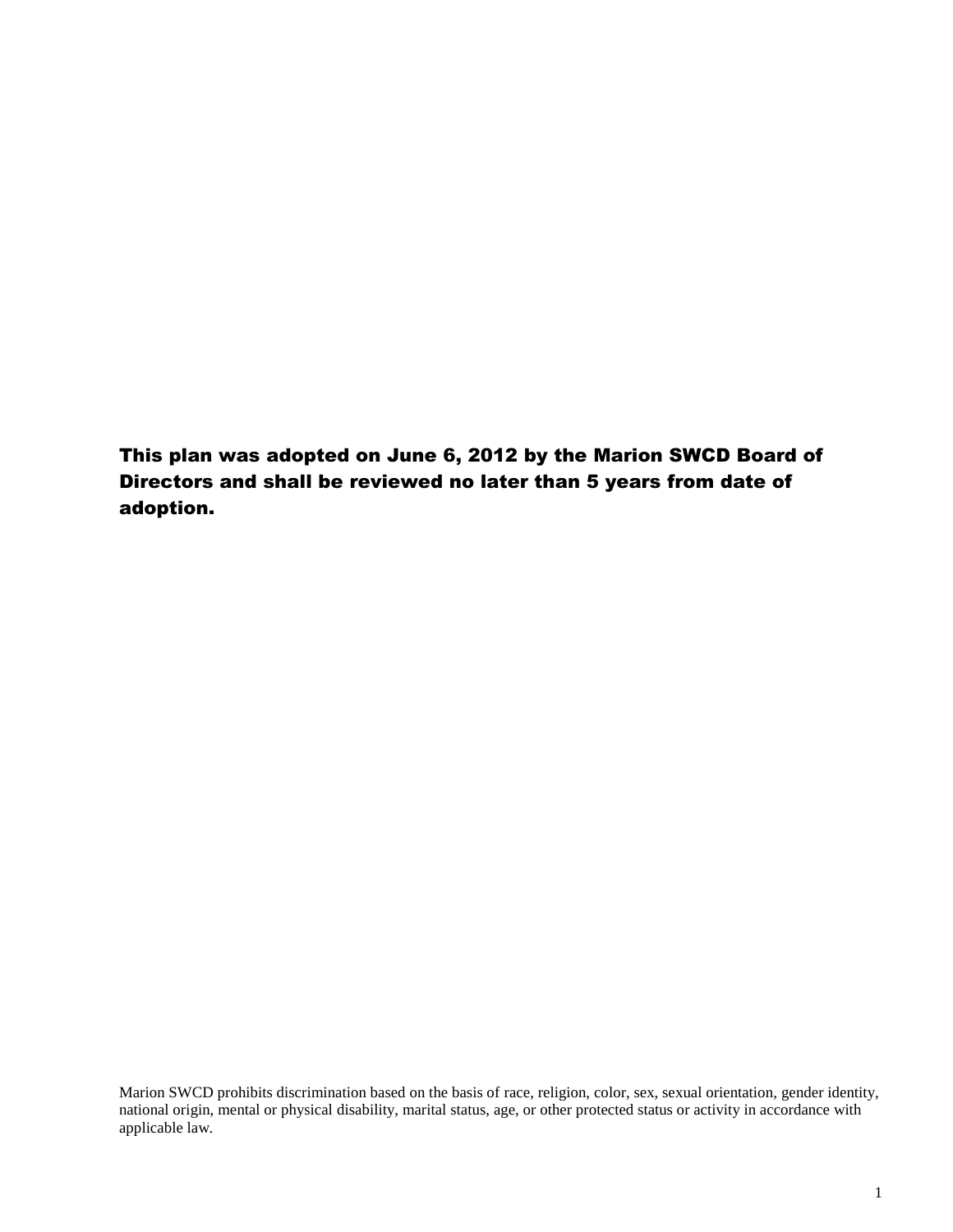## Table of Contents

| <b>Table of Contents</b>                   | $\boldsymbol{2}$ |
|--------------------------------------------|------------------|
| <b>Introduction</b>                        | $\mathbf{3}$     |
| <b>Enabling Legislation</b>                | $\mathbf{3}$     |
| <b>History</b>                             | $3-4$            |
| <b>Mission</b>                             | 5                |
| <b>Vision</b>                              | 5                |
| <b>Values</b>                              | 5                |
| <b>Concerns</b>                            | 6                |
| <b>Goals and Objectives:</b>               | $\overline{7}$   |
| <b>Goal 1: Water Quality</b>               | $\overline{7}$   |
| <b>Goal 2: Water Quantity</b>              | $\overline{7}$   |
| <b>Goal 3: Wetlands/Riparian Areas</b>     | 8                |
| <b>Goal 4: Soil</b>                        | 8                |
| <b>Goal 5: Invasive Species Management</b> | 8                |
| <b>Goal 6: Energy</b>                      | 9                |
| <b>Goal 7: Customer Service</b>            | 9                |
| <b>Goal 8: Education and Outreach</b>      | 9                |
| <b>Goal 9: District Operations</b>         | 10               |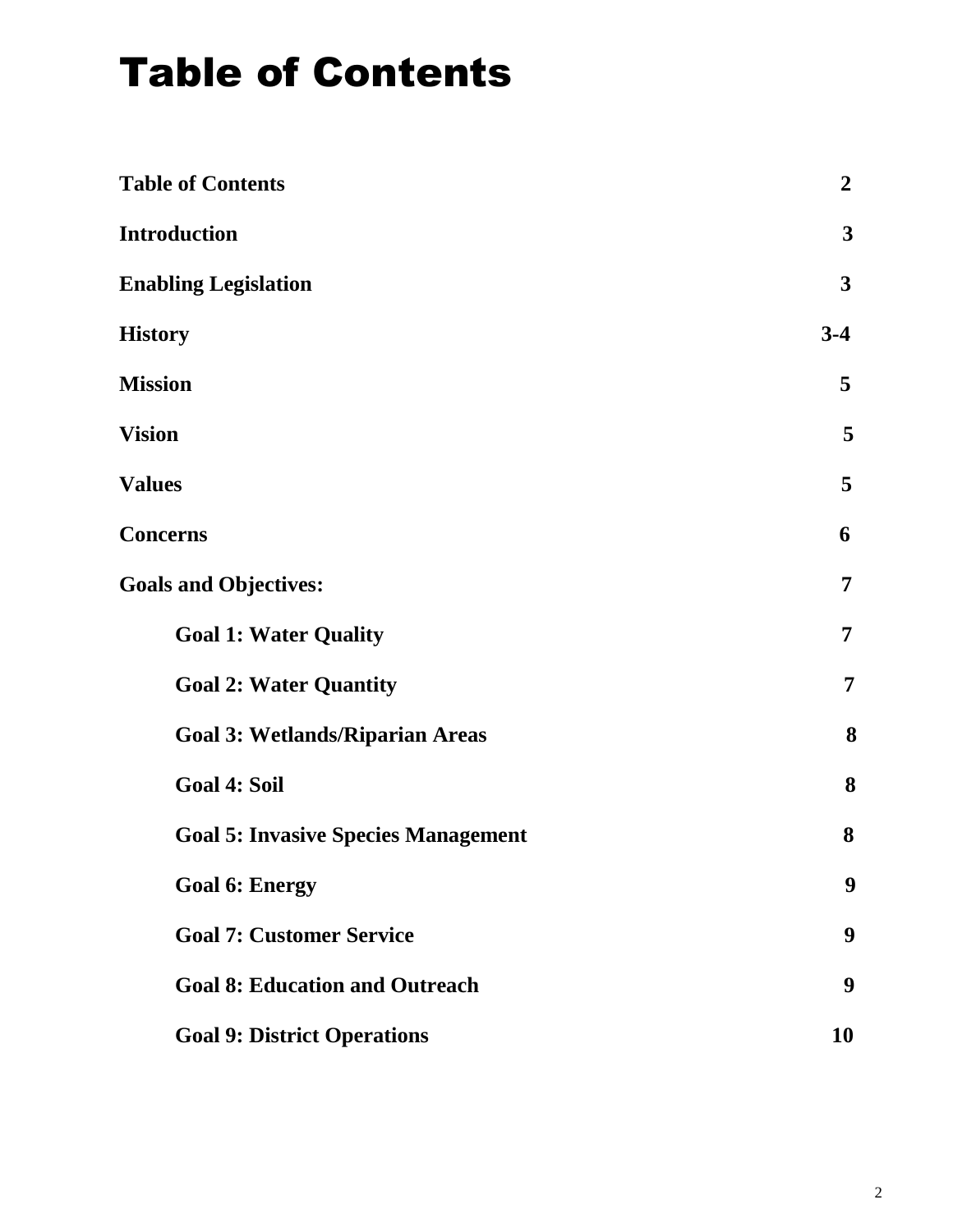## Introduction

The purpose of the Marion Soil and Water Conservation District (SWCD) Five Year Strategic Plan (Plan) is to serve as a broad outline for the Marion Soil and Water Conservation District (SWCD) to follow when guiding its directors, employees, and partners in response to natural resource concerns, internal and external practices, and other factors that influence courses of action. This Plan has been formatted so that it performs the functions and incorporates the concepts and contents associated with both broad long-range and specific short-term strategic goals. This plan provides benefits to the District, our cooperators, constituents, and the community we serve.

## Enabling Legislation

The Marion SWCD is defined by Oregon Revised Statutes as a political subdivision of state government under ORS 568.210 – 568.890. The District is not a state agency, rather it is classified as a municipal corporation, a form of local government that is required to follow five basic requirements under ORS 568 to remain legal and become eligible for funding from Oregon Department of Agriculture. ORS 568.554 contains two requirements stating that, "Each conservation district shall submit to the ODA its proposed long-range plan and annual work plan for review and comment."

## **History**

The Marion SWCD, established in 1971 with the consolidation of the Santiam, Silver Creek, and Mt. Angel Soil and Water Conservation Districts, encompasses the majority of Marion County, Oregon and lies in the northern portion of the Willamette River Basin.



Map of Marion SWCD zones. A small portion of northern Marion County is not part of the District.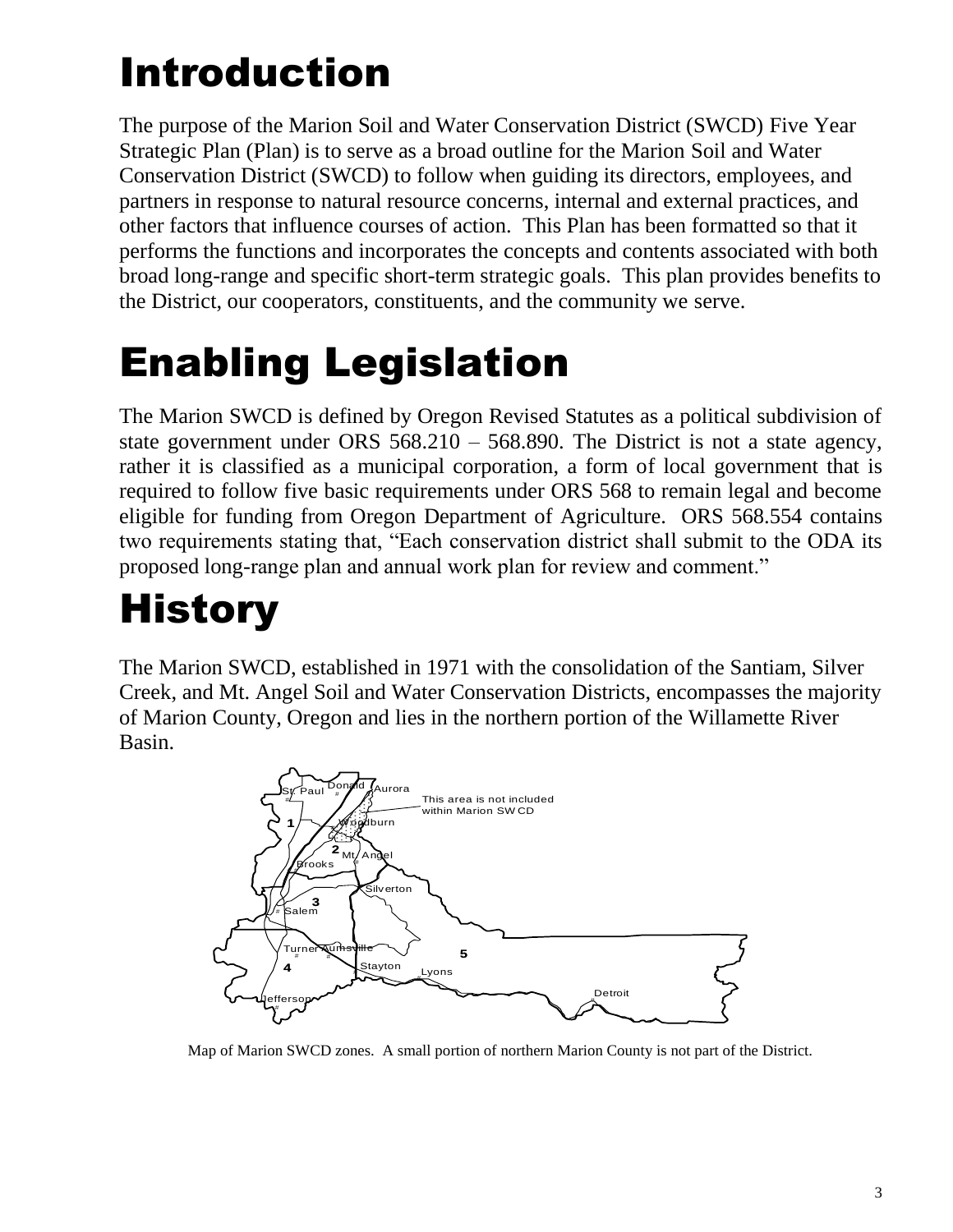Comprising the western half of the District is the fertile Willamette Valley, while the eastern portion contains rolling foothills and the forested Cascade Mountains. Marion County has a population of 315,900 and encompasses 1,200 square miles (2012). Marion County is bordered on the south by the North Santiam and Santiam Rivers, on the west and north by the Willamette River and on much of the east by the Pudding River and Butte Creek. Detroit Reservoir, with a useable storage capacity of 321,000 acres/feet, is located in the eastern part of the county. More than 200 different agricultural cash crops on 183,229 acres (2011) are produced in Marion County.

In 2000 the electors of Marion County voted to fund the Marion SWCD to a permanent rate limit of \$0.05 per \$1,000 of land assessed value. The District uses its funds to meet the objectives and goals set forth in this plan related to the purchasing of equipment, the providing of training to employees, and the development of programs. The Board of Directors follows a calendar of events to monitor this Plan, the annual work plan, and the development of the yearly budget.

The Marion Soil and Water Conservation District takes the lead in soil and water conservation throughout Marion County by working with urban and rural property owners, operators, Public Officials, various state and federal agencies, and private organizations. This District believes in the protection, conservation, and improvement of soil and water through our directors' and employees' abilities to plan, assist, and educate. It is our belief that concerns about water quality, water quantity, wetlands, soil erosion, and weed management can be addressed while simultaneously respecting the private property rights of owners and operators. These concerns are addressed through the adoption of this Plan and by maintaining agreements with the various agencies that work with this District.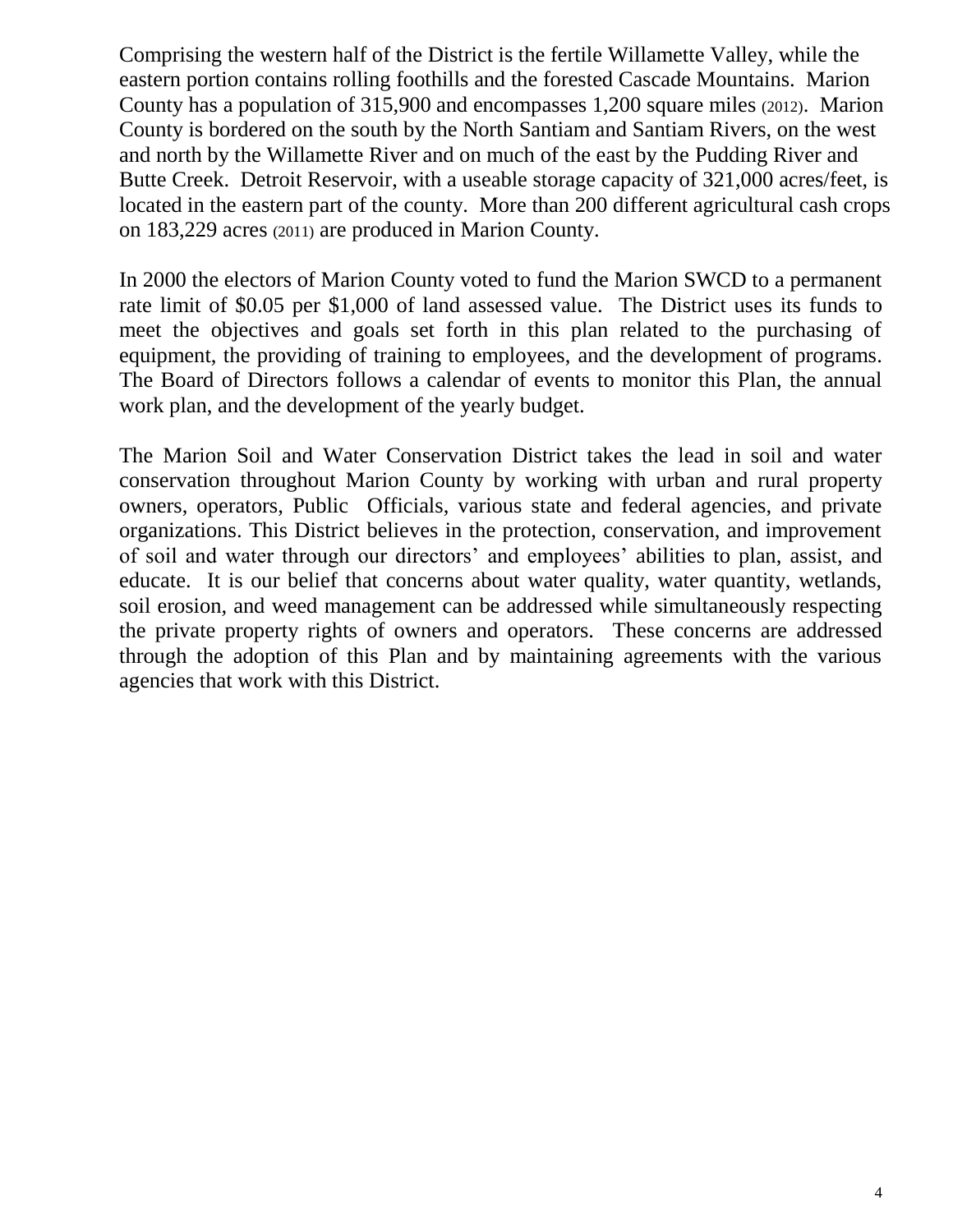## Mission

*The mission of the Marion Soil and Water Conservation District is to protect, conserve and improve the quality of soil and water in Marion County through planning, technical assistance and education.*

In carrying out our mission, the Marion SWCD works, coordinates and cooperates with:

- **Peroperty owners and operators**
- **public and private conservation organizations**
- **agricultural groups**
- public agencies
- citizens of Marion County

### Vision

The vision of the Marion SWCD is to:

- be a leader in soil and water conservation efforts
- be a prominent resource in urban and rural areas
- be a repository for natural resource and conservation related information
- have a record of measurable and demonstrable results

### Values

The Marion SWCD:

- values the stewardship of soil and water including any applicable science and research and the sustainable use of all natural resources
- values educating youth about conservation
- values the economic importance of agriculture and natural resources to our community
- values conservation on all types of production on agricultural and forestry lands
- values private property rights and respects the trust, confidence, confidentiality, decisions and knowledge of all property owners/operators
- values a voluntary, common-sense approach to problem solving rather than a bureaucratic or regulatory approach
- values all local, state and federal partnerships with similar interests
- values being accountable with their financial resources by having an active and informed board
- values a well-managed district office who effectively communicates and delivers quality customer service
- values effective employment practices and recognizes the capabilities and contributions of the Marion SWCD staff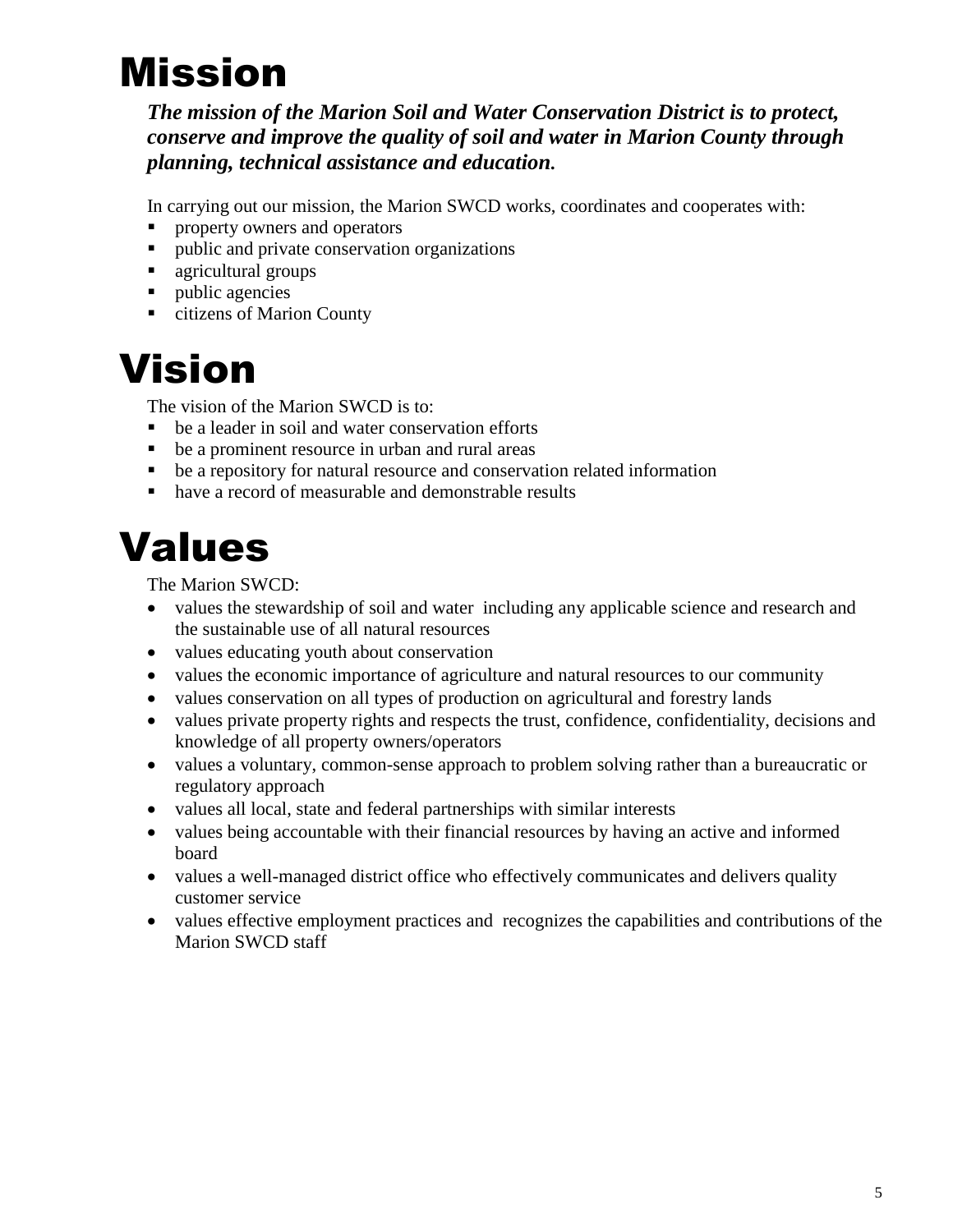## Concerns

#### **1. Water Quality**

- Water bodies classified on the DEQ  $303(d)$  water quality limited list
- Discharge of pollutants into lakes, ponds, rivers and streams
- Contamination of surface and ground water caused by various activities and sources
- **Impaired urban streams**
- Storm water management
- **Improper drainage systems**
- Inappropriate use of fertilizers, pesticides, and other chemicals within urban and rural areas
- Lack of baseline water quality data in impacted areas within the District

#### **2. Water Quantity**

- Declining groundwater tables and slow groundwater recharge due to area geology
- Oregon Water Resources groundwater limited areas and surface water availability (Mt. Angel, Turner, Sublimity, South Salem, Jefferson, Silverton)
- Unappropriated waters withdrawn from further development from the Columbia River Basalt aquifer in the Victor Point area, Marion County. See ORS 536.410; OAR 690 Div. 80
- Negative impacts on fish and wildlife habitat

#### **3. Wetlands/Riparian Areas**

- Negative impacts to soil and water due to the loss of natural wetlands and riparian areas
- Potential of unintended effects on surrounding property due to restoration activities
- Potential of increased flooding

#### **4. Soil Health**

- **Irrigation-induced erosion**
- Bare soil during rainy seasons
- Construction sites that lack erosion control measures
- Lack of healthy riparian vegetation or buffers
- **Improper application of management practices**
- Urban/rural interface development

#### **5. Plants and Vegetation, Invasive and Native Species**

- **Spread of noxious and invasive vegetation**
- Contamination of crops
- Loss of native plants in the landscape
- **Loss of fish and wildlife habitat**
- Economic loss and decreased property values

#### **6. Energy**

**Lack of focus in gathering information and resources on funding and technical solutions** Need for intermediate technology and small-scale solutions

#### **7. Education**

- Lack of education and outreach on soil and water conservation
- Need to inform citizens about conservation concerns in their area

#### **8. District Operations**

The area in northern Marion County that is not included within the boundaries of the District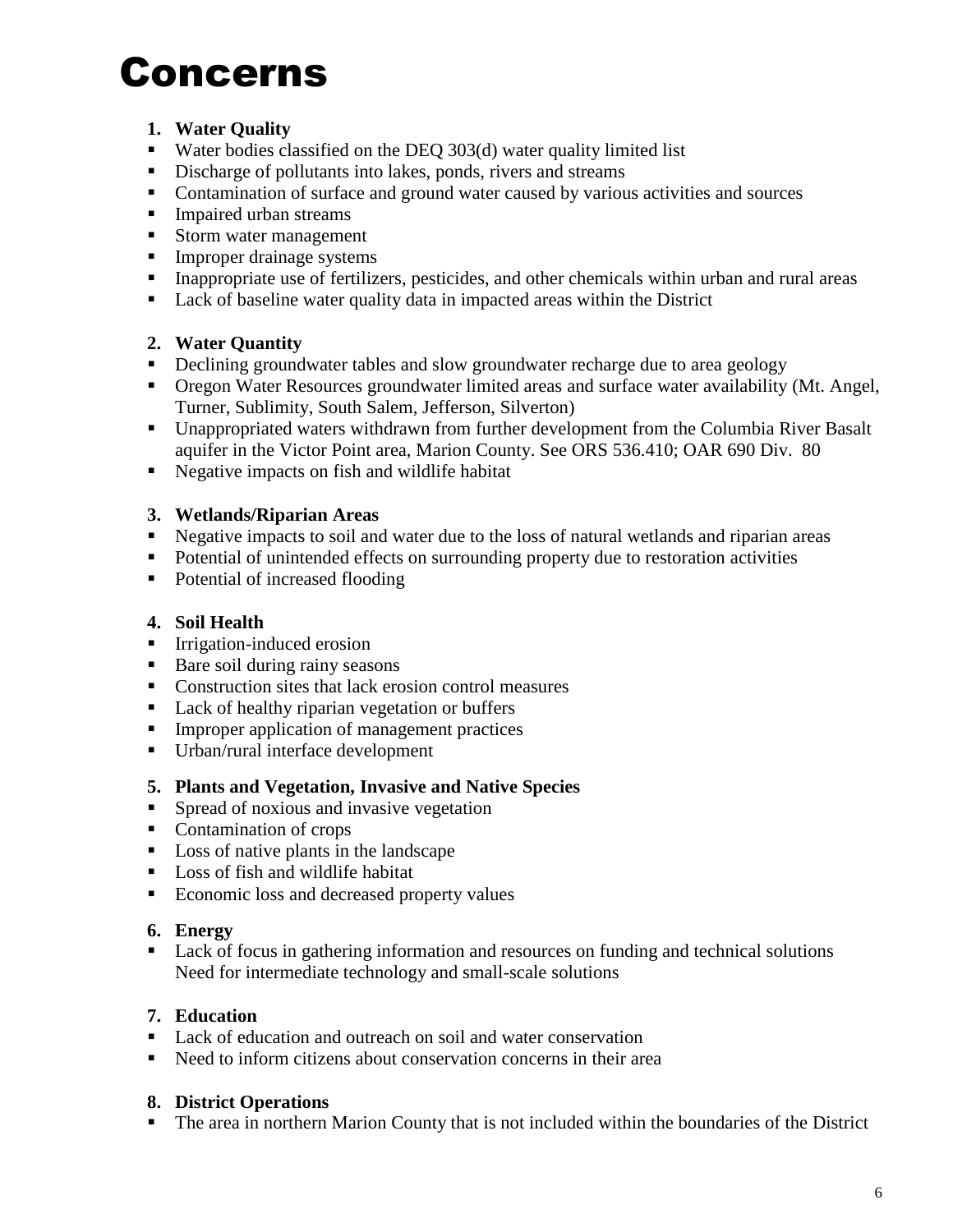## Goals and Objectives

#### **Goal 1: Water Quality Address surface and ground water quality issues within the District by assisting individuals to help meet local, state and federal standards and laws.**

Objectives:

- 1.1 Increase the total number of recommended, funded and installed Best Management Practices (BMPs) to help reduce DEQ 303(d) pollution criteria for: water temperature, bacteria, mercury, other toxins, pesticides, dissolved oxygen, habitat modification and suspended sediment in the District's priority areas.
- 1.2 Increase consultations and/or work with cooperating landowners/operators to recommend and fund the installation of BMPs to help reduce soil erosion and loss into targeted waterways.
- 1.3 Continue to act as the Local Management Agency on behalf of the Oregon Department of Agriculture to implement the Molalla/Pudding/French Prairie/North Santiam Agricultural Water Quality Management (AgWQM) Area Plan.
- 1.4 Increase functioning riparian areas along designated waterways within the District.
- 1.5 Increase the total number of agricultural landowners/operators who participate in the District's Landowner Assistance Program.
- 1.6 Participate in Stormwater Runoff Programs by providing educational or funding opportunities to individuals, cities or the County as it pertains to:

Reduction of contaminants and sediment

Implementing Best Management Practices

Low impact development approaches

Rain and stormwater management strategies

- 1.7 Where available utilize existing baseline water quality data for comparison or trends.
- 1.8 Research the development of a Backyard Conservation Program within the urban areas of the District.

#### **Goal 2: Water Quantity Address limited water quantity issues within the District.**

Objectives:

- 2.1 Provide resources and educational opportunities addressing the importance of water conservation including the financial benefits of water conservation, especially in the groundwater limited and withdrawn areas.
- 2.2 Develop, support and partner with rural and urban entities and individuals on projects that benefit sufficient flow and volume and sustain fish and wildlife habitat.
- 2.3 Evaluate the District's Stream Flow Program for changes and improvements.
- 2.4 Partner with entities such as special districts and cities within Marion County to maximize and/or leverage efforts and to identify partnership opportunities. Explore ideas for projects relating to flood control, energy conservation, irrigation management, hydro power and water storage.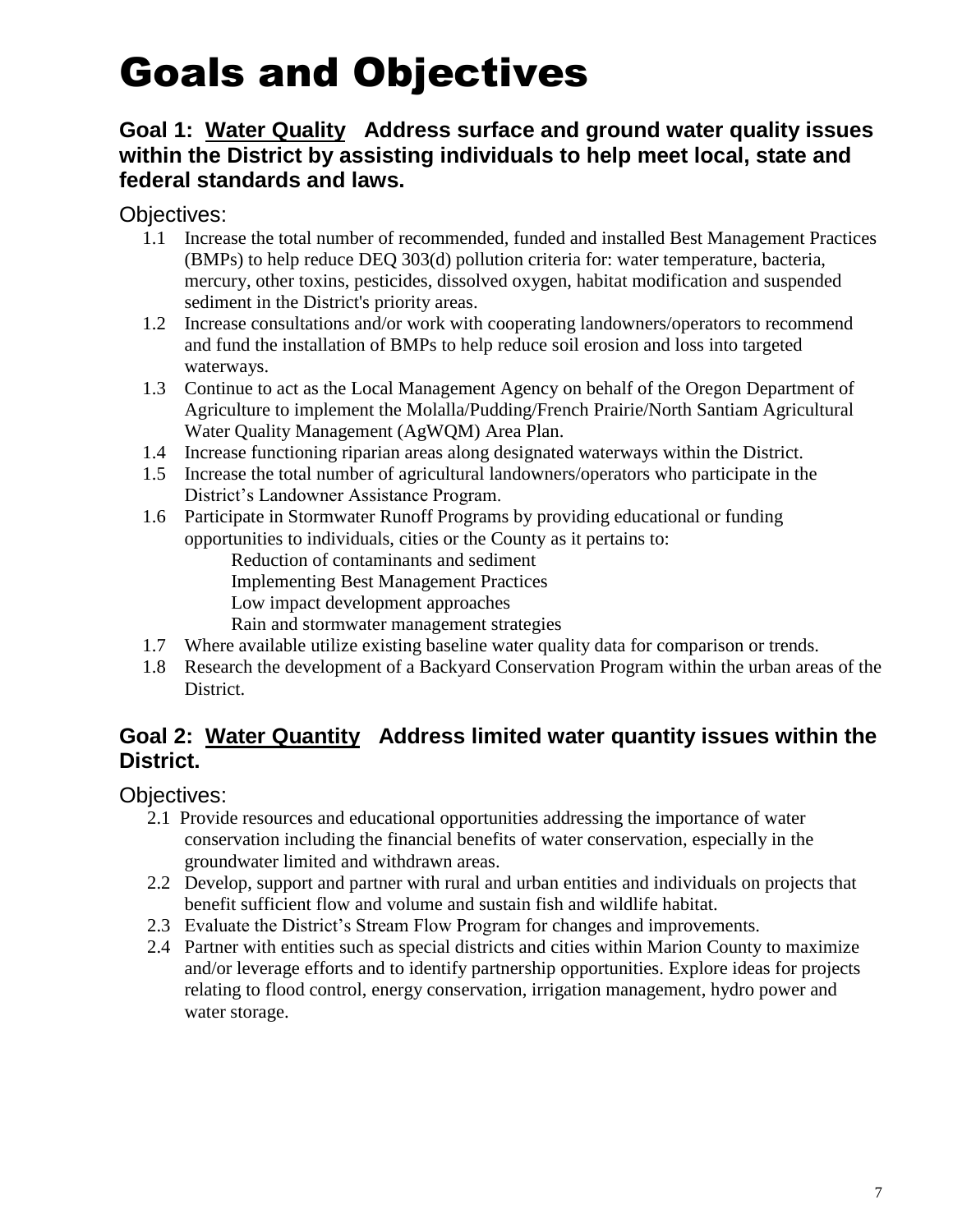#### **Goal 3: Wetlands/Riparian Areas Support and inform the public within the District on the importance of proper functioning wetlands and riparian areas.**

Objectives:

- 3.1 Inform the general public as well as landowners/operators on the proper function and benefits of wetlands and riparian areas.
- 3.2 Educate landowners/operators on the potential benefits and effects of wetland creation on surrounding properties.
- 3.3 Educate landowners/operators on the potential increase of flooding due to lack of inefficient or minimal wetlands or riparian areas along water bodies.
- 3.4 Inform the public on how homeowners and small landowners can do small-scale projects to meet the goal of enhancing wetlands and riparian areas.
- 3.5 Provide technical assistance and project support for creating healthy and functioning riparian buffers through plantings, invasive plant control and other best management practices.

#### **Goal 4: Soil Address soil erosion and soil health issues on lands within the District.**

Objectives:

4.1 Reduce the occurrence of soil erosion by implementing appropriate best management practices to help alleviate potential causes from:

Irrigation-induced erosion

Bare soil during rainy seasons

Construction sites lacking erosion control measures

- Improper application of best management practices
- The incorporation and then development of rural properties within the

Urban Growth Boundary (UGB) which could create additional bare ground.

- 4.2 Reduce soil erosion along waterways by increasing riparian vegetation or buffer plantings/establishments.
- 4.3 Increase soil health through education and the use of appropriate best management practices.

#### **Goal 5: Invasive and Native Plant Species Management Address areas within the District where there is a lack of invasive plant species control and promote the use of native plants.**

Objectives:

- 5.1 Educate, identify, and when appropriate, recommend actions on controlling invasive plant species to landowners/operators.
- 5.2 Assess and evaluate existing invasive vegetation data prior to moving to new project area.
- 5.3 Prioritize areas to be inventoried for invasive vegetation.
- 5.4 Work with partners to develop and promote cooperative programs for invasive plant species control.
- 5.5 Research and education on "right plant, right place" and the appropriate use of native plants as well as avoidance of invasive and noxious plants.
- 5.6 Educate, encourage and recommend the use of native plants to landowners/operators by focusing on:

Urban Areas Benefits of using native plants Participate in or organize events, i.e. SWCD Native Plant Sale, Farmers Markets, plant workshops. Improving and establishing fish, wildlife and pollinator habitat.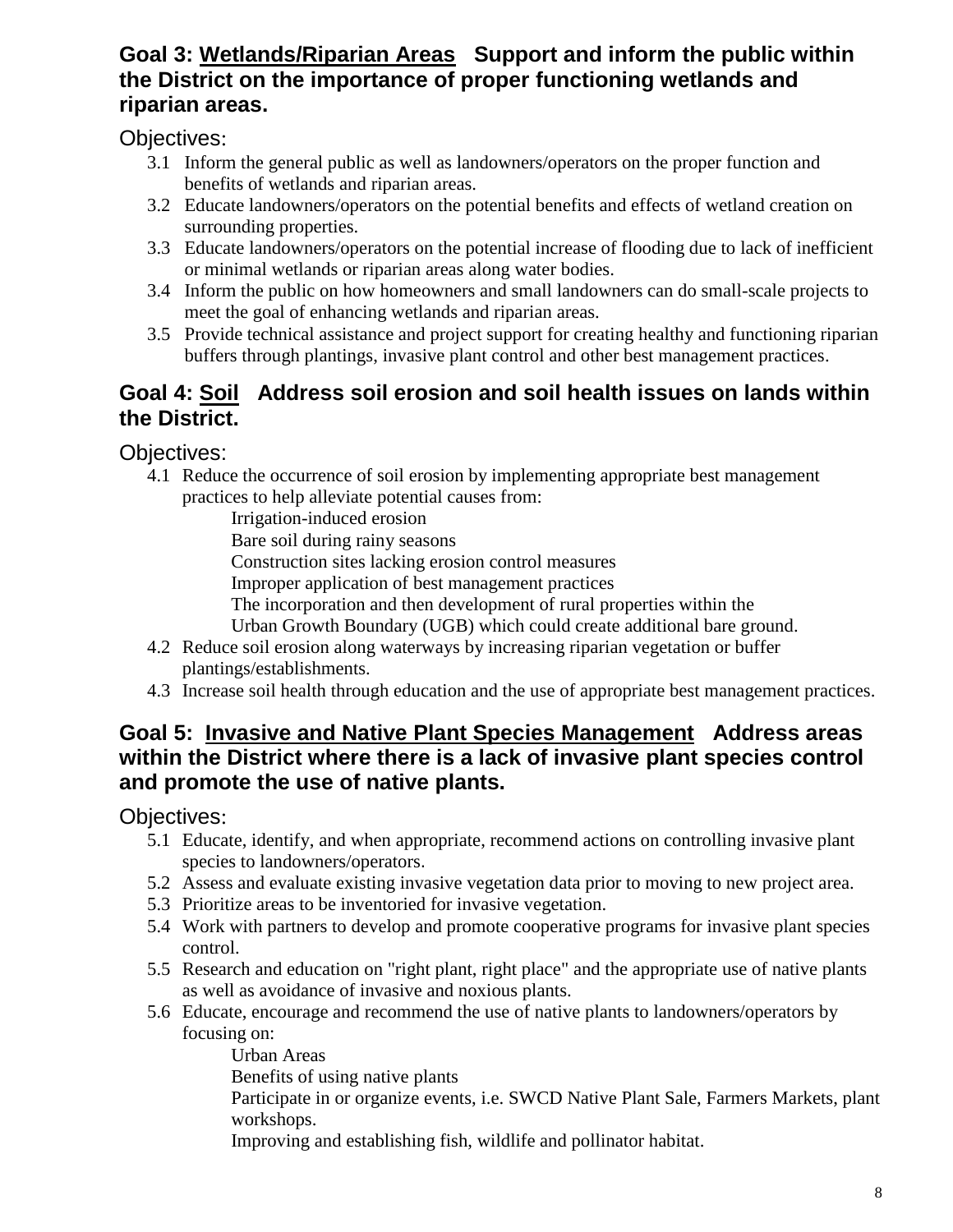#### **Goal 6: Energy Address the need for awareness of conserving various forms of energy within the District.**

Objectives:

- 6.1 Focus the District's efforts to gather and disseminate reliable information and resources on funding and technical expertise from outside sources on both renewable energy and energy related conservation practices.
- 6.2 Work with a water control district on a demonstration hydro power project.

#### **Goal 7: Customer Service Provide technical assistance, support and available resources to customers within the District.**

Objectives:

- 7.1 Provide the best available assistance to customers to achieve the District's Goals 1 thru 6.
- 7.2 Utilize Best Management Practices (BMPs) by encouraging customers to implement them.
- 7.3 Provide and allocate funding to customers through appropriate District grant programs.
- 7.4 Research and obtain additional funding from outside sources such as grants from other available sources.
- 7.5 Create and foster partnerships with other agencies, entities and groups.

#### **Goal 8: Education and Outreach Increase the awareness, knowledge, skills, aspirations and application to conserve soil, water and other natural resources within the District.**

Objectives:

8.1 Create an education and outreach work plan to focus on:

Defining the audiences for outreach and education activities Marketing the District to various audiences on who we are, what we do Researching, gathering or developing new educational resources and programs Evaluating existing District education and outreach programs including workshops, internet resources and educational materials Finding effective ways of measuring accomplishments and successes Creating demonstration projects Tying education components into other District projects

- 8.2 Gather and disseminate reliable information and resources on the conservation of soil, water and other natural resources to the public.
- 8.3 Research the feasibility of integrating natural resource information into District school curriculums, the Envirothon program, poster contest materials etc.
- 8.4 Provide a variety of conservation education materials and activities with a particular emphasis on youth.
- 8.5 Support Oregon Envirothon program by assisting in development of a strong, independent non-profit organization.
- 8.6 Work with partners such as OSU Extension, small woodland owners, watershed councils, Marion County schools and government entities, Oregon Association of Nurseries etc. on education and outreach opportunities.